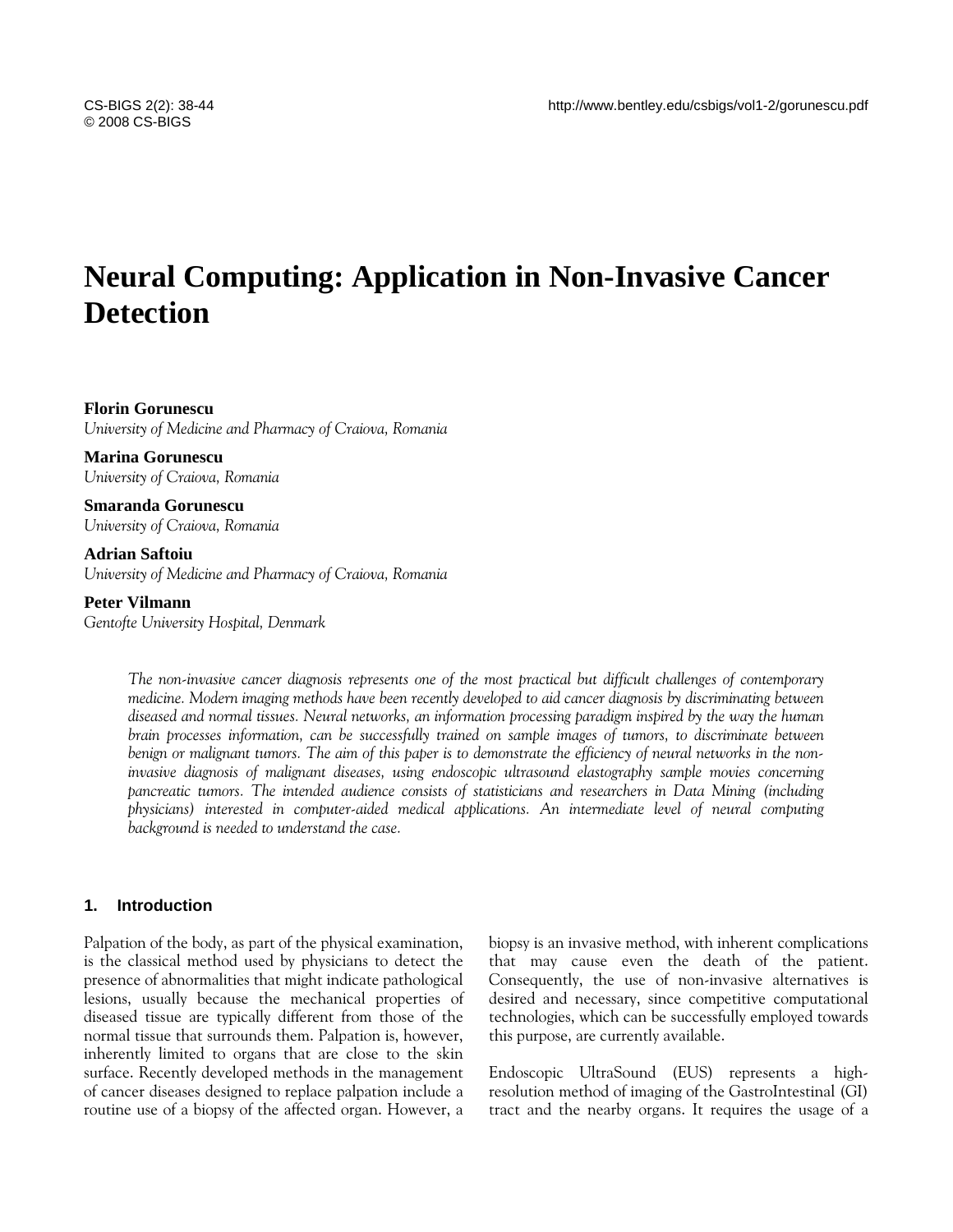special video-endoscope coupled with a miniature ultrasound transducer located at the end of the endoscope. The ultrasound endoscope is then placed at the level of the targeted structure, inside the GI tract. EUS thus allows the precise delineation of the gastrointestinal wall structures, as well as of the nearby organs (pancreas, gallbladder, bile ducts, left adrenal, mediastinum, etc.). Moreover, EUS allows the precise guidance of fine needles, under real-time ultrasound control, inside the targeted structure (tumor, lymph node, etc.). The procedure is called EUS-guided Fine Needle Aspiration (EUS-FNA) and allows tissue sampling in order to obtain a confirmation of the diagnosis of malignancy. Recently, other imaging applications of EUS were further developed, including EUS elastography and contrast-enhanced EUS.

Endoscopic UltraSound Elastography (EUSE) is a newly developed imaging procedure that characterizes the differences in the hardness and strain between diseased tissues and normal tissues. This information can be obtained during real-time scanning with the results being displayed in color superimposed on the conventional grey-scale image. Colors express the difference in elasticity between healthy and diseased tissues. EUSE has been used in several pilot studies for the characterization and differentiation of benign and malignant lymph nodes, with sensitivity, specificity and accuracy which vary but are higher than with conventional EUS methods (Giovannini et al. (2006); Saftoiu et al. (2006)).

Classically, the images are analyzed by doctors in order to establish if an existing tumor is either malignant or benign. Unfortunately, this methodology exhibits a major disadvantage due to the subjective means in which clinician raters analyze a large range of color nuances, on the basis of which an objective decision regarding the type of the tumor is to be derived. Often, there are significant differences in the perception of close nuances which result in clinician-rate variation.

Due both to the usual medical methodology described above and to the inherent bias induced by the selection of images from a EUSE sample movie, the utility of using Data Mining techniques by digitalizing the dynamic images sequence and analyzing the corresponding hue histograms, may reduce variation and thus offer a more EUSE was performed during the EUS examinations, with two sample movies of 10 seconds recorded on the hard disk drive embedded in the ultrasound system, in order to minimize variability and to increase repeatability of acquisition. A two panel image with the usual conventional gray-scale B-mode EUS image on the right side and with the elastography image on the left side was

accurate way of using the EUSE technique (Gorunescu (2007); Saftoiu et al. (2007)).

The goal of this paper is to investigate the potential contribution of a technique of Artificial Intelligence - the neural network - in computer-aided cancer detection. Neural networks represent a Computer Science discipline concerned with adaptive information processing systems that develop associations between objects in response to their environment. In order to address the deficiency regarding the way in which the images are interpreted, we propose to employ a two-layer perceptron that will be trained to understand how to classify tumors as benign or malignant, based on the analysis of previously digitalized images.

The paper is organized as follows: Section 2 presents an example and the associated database. In Section 3 a classical neural network model, the two-layer perceptron, is presented along with the methodology. Section 4 presents the results of the study and Section 5 presents the conclusions.

# **2. Description of the data set**

The study included 68 participants recruited within the Department of Gastrointestinal Surgery, Gentofte University Hospital, Copenhagen, Denmark and the Department of Gastroenterology, University of Medicine and Pharmacy, Craiova, Romania. For a database of EUSE sample movies, see [http://www.eusatlas.ro](http://www.eusatlas.ro/); two tumors categories have been considered to be classified using neural networks: "malignant" and "benign".

An EUS, an EUS-FNA and an EUSE of the pancreas were performed during the same EUS examination using a Hitachi 8500 ultrasound system with an embedded SonoElastography module (Hitachi Medical Systems Europe Holding AG, Zug, Switzerland), used in conjunction with an EG 3830 Pentax linear endoscope (Pentax, Hamburg, Germany). All EUS examinations with EUS-FNA were performed by three endoscopists according to a common protocol to eliminate the introduction of variation. EUS-FNA procedures were performed with 22 G Sonotip 2, single-use biopsy needles (Medi-Globe Ltd, Achenmühle, Germany) or 22 G Olympus (Olympus Europe, Hamburg, Germany).

considered. Two examples of such images are given in Figure 1 a and b.

Different elasticity values are marked with different (hue) colors (on a scale of 1 to 255) and the EUSE information is shown as a color sample movie. An EUSE sample movie (dynamic image) consists in a sequence of 125 frames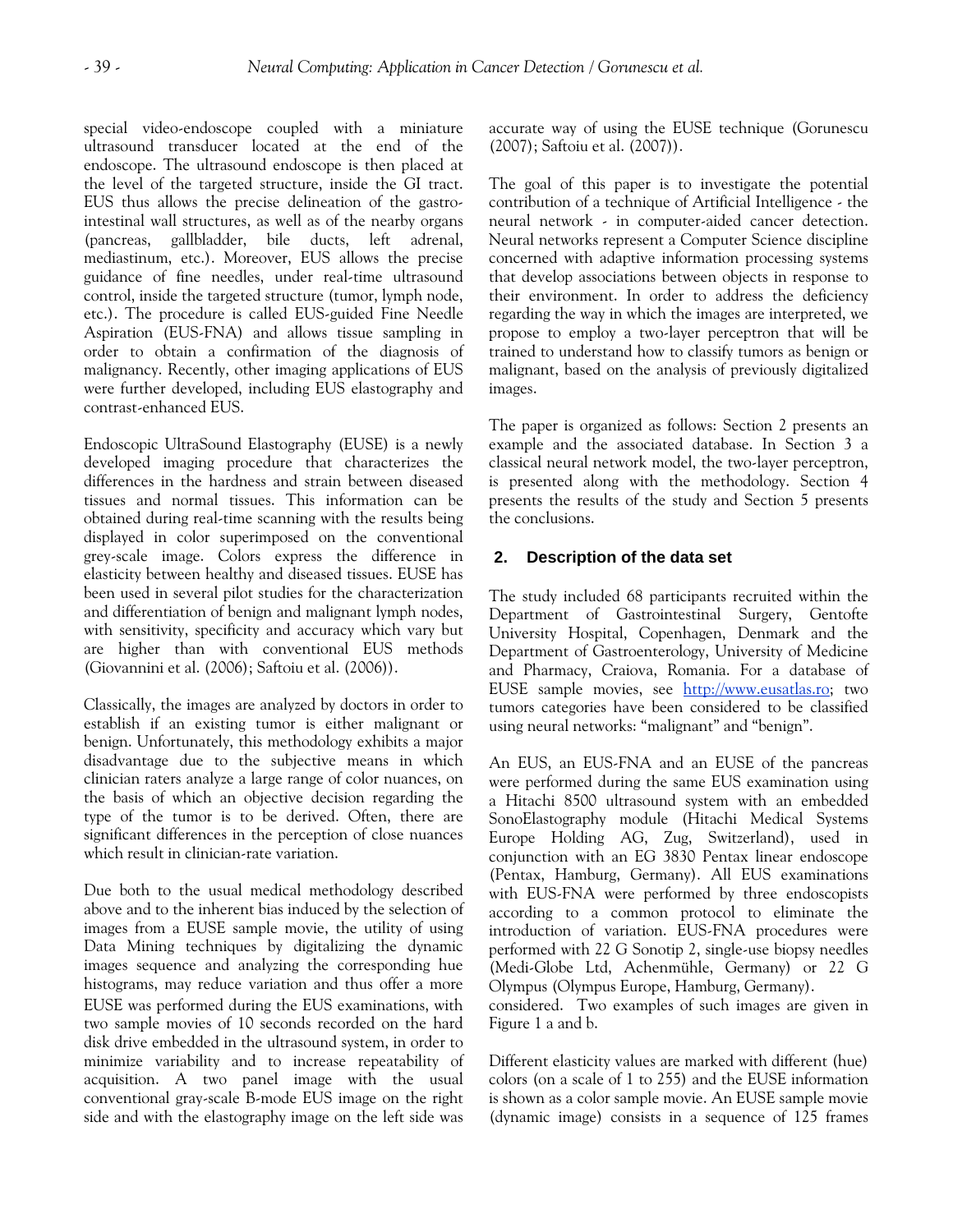

**Figure 1a.** EUSE sample movie frame showing a hard tumor mass (depicted with blue), in contrast with the soft surrounding tissues.



**Figure 1b.** EUSE sample movie frame displaying the color histogram for the selected area of the movie frame.

 (static images). The system uses by default a rainbow color-coded map *red-green-blue* (RGB), where hard tissue areas are marked with dark blue, medium hard tissue areas with cyan, intermediate tissue areas with green, medium soft tissue areas with yellow, and soft tissue areas with red.

Each acquired EUSE sample movie was subjected to a computer-enhanced dynamic analysis, using a public domain Java-based image processing tool, developed at the National Institutes of Health, Bethesda, Maryland, USA (readers are referred to *ImageJ* at [http://rsb.info.nih.gov/ij/docs/intro.html\)](http://rsb.info.nih.gov/ij/docs/intro.html). Thus, the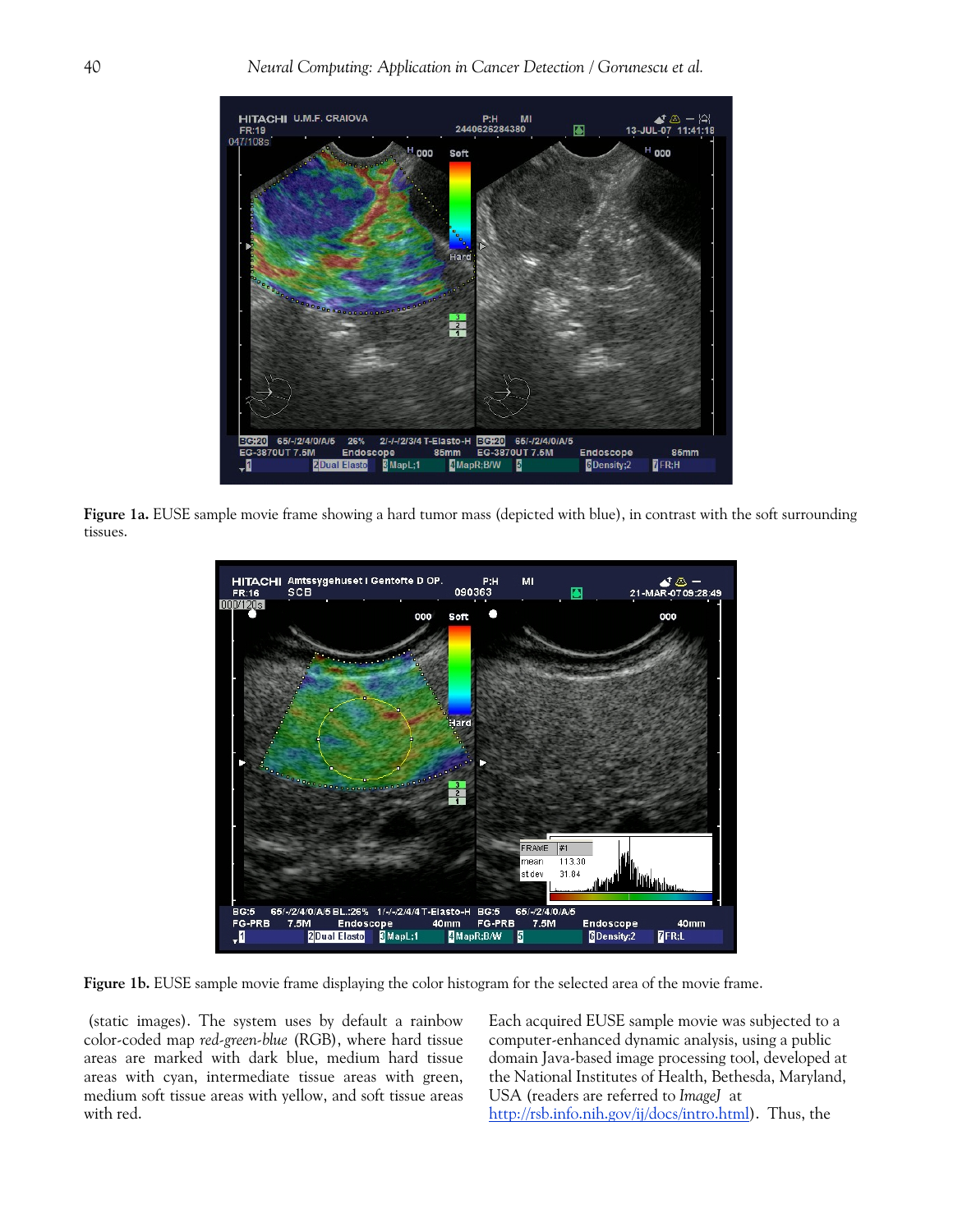system provides the corresponding (hue) color histograms of each frame of the sample movie; Figure 2 illustrates such a (hue) histogram.



**Figure 2.** Hue histogram corresponding to a EUSE sample movie.

In order to apply the neural network methodology to differentiate between the sample movies, characterizing either benign or malignant tumors, the movies needed to be digitalized. Since a EUSE sample movie (dynamic image) consists of a sequence of 125 frames (static images) displaying 255 colors, then, from a mathematical point of view, to each patient corresponds a 125×255 matrix  $(a_{ii})$ , each row corresponding to a certain frame of the sample movie and each column corresponding to a color.

Since the natural input of a Neural Network (NN) is represented by vectors, a method of summarizing the matrix corresponding to a EUSE sample movie in a vector pattern is needed. Since  $a_{ii}$  represents the frequency of the (hue) color *j* in the *i-*th frame, then  $=\frac{1}{125}\sum_{i=1}^{125}$  $a_j = \frac{1}{125} \sum_{i=1}^{125} a_{ij}$  represents the mean frequency of the (hue) color *j* in the sample movie. Consequently, the vector  $(a_1, a_2,..., a_{255})$  represents an average (hue) histogram summarizing the information provided by a EUSE sample movie.

#### **3. Neural networks**

The artificial neural network, commonly referred to as neural network (NN), is an information processing paradigm that is inspired by the way the brain processes information. The key to this paradigm is the novel architecture of the information processing system, consisting of a large number of highly interconnected processing elements (neurons) working together to solve specific problems. This complex processing system, storing experimental knowledge and making it available for use, offers an efficient mechanism to extract patterns

and detect trends that are too complex to be noticed by humans.

The basic elements of NN are the *neurons*, interconnected in a layered parallel structure –the network. The topology of the NN basically includes "single-layer" and "multi-layers" frameworks. While a single-layer network consists of input and output layers, the multi-layer network can also have one or more *hidden* layers. The hidden layers are so called because their inputs and outputs are only used for internal connections and are unavailable to the outside of the network.

The simplest neural network model is represented by the *perceptron*. The perceptron consists of a linear combiner followed by an activation function. The summing node of the perceptron computes a linear combination of the inputs applied to its synapses (weights). The resulting sum is applied to its activation function. Accordingly, the perceptron produces a certain output, depending on the activation function type. The synaptic weights of the perceptron can be adapted on an iteration-by-iteration basis. An example of a perceptron with two layers is displayed on Figure 3.

There are two phases in neural information processing: the *training phase* and the *testing phase*. In the training phase, a training dataset is used to make progressive adjustments to the weighted interconnections (synaptic weights) that define the neural model. In this context, we speak of a *training paradigm* that refers to the process by which the free synaptic parameters of the NN are adapted to a process of stimulation by the environment in which the network is embedded. Training a neural network essentially means selecting a set of synaptic weights that minimizes the prediction error of the network. Technically, the training data are used to automatically adjust the weights in order to minimize this error. This process is equivalent to fitting the model represented by the network to the training data available. The error of a particular configuration of the network can be determined by running all the training cases through the network, comparing the actual output generated with the desired (or target) outputs. The differences are combined together by an *error function* to give the network error, or the error surface. Each of the *N* synaptic weights of the network is taken to be a dimension in space and the (*N* + 1)-*th* dimension is the network error. For any possible configuration of synaptic weights, the error can be plotted in the  $(N + 1)$ -th dimension, forming an error surface. The objective of the network training is to find the lowest point in this many-dimensional surface.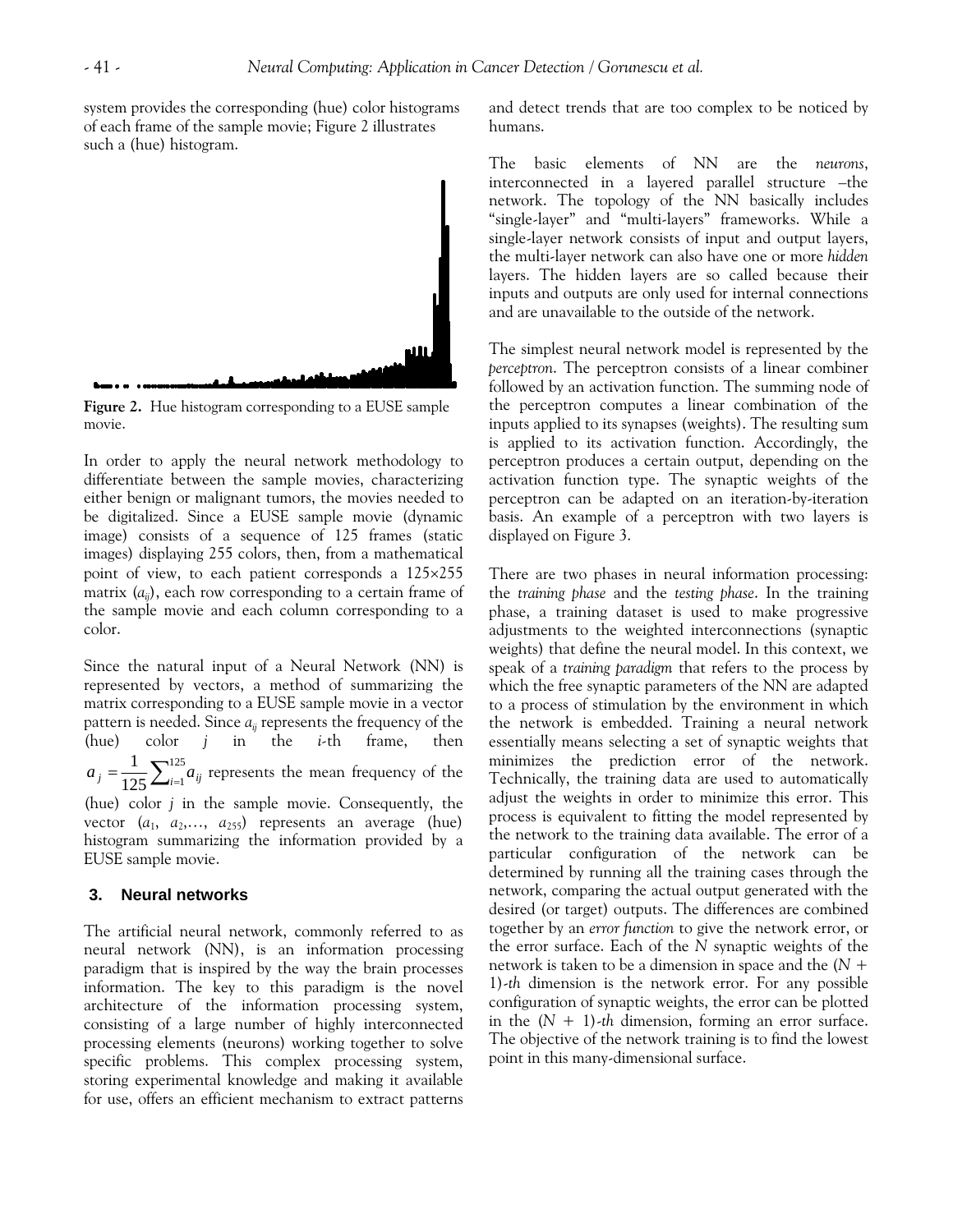

**Figure 3.** The two-layer perceptron basic architecture.

Afterwards, the trained neural model will be used in the testing phase to process testing patterns, yielding the true classification performance.

A NN is trained to associate outputs with input patterns. When NN is used, it identifies the input pattern and tries to output the associated output pattern. If a pattern that has no output associated with it is given as an input, NN gives the output that corresponds to a taught input pattern that is least different from the given pattern. For more details concerning NN, see for example Bishop (1995) and Haykin (1999).

The most popular network architecture in use today is represented by the *multi-layer perceptron* (MLP). This is the type of network discussed briefly above: each unit (processing element) performs a biased (which in NN terminology means that a constant term is included in the sum) weighted sum of its inputs and pass the activation level through a transfer (activation) function to produce its output, all the units being arranged in a layered feedforward topology. Such networks can model functions of almost arbitrary complexity, with the number of layers and the number of neurons in each layer determined by the function complexity. An important issue in the MLP design includes the specification of the number of hidden layers and the number of neurons in these layers. A key observation in the practical use of MLP is that MLP with two hidden layers is theoretically sufficient to model almost any real-life problem (formal proof -Kolmogorov's Theorem (1957, see Bishop (1995)). This is our reason for choosing a two-(hidden) layer perceptron to discriminate between tumors types.

The best-known NN training algorithm is the *back propagation* (BP). In BP, the gradient vector of the error surface is calculated. Recall that the *gradient* (vector) of a scalar field is a vector field which points in the direction of the greatest rate of increase of the scalar field. This vector points in the direction of steepest descent from the

current point, so if we move along it a "short" distance, we will decrease the error. A sequence of such moves (epochs) will eventually find a minimum of some sort. Thus, the algorithm progresses iteratively through a number of epochs. On each epoch, the training cases are each submitted in turn to the network, target and actual outputs compared, and the error calculated as difference between them. These errors, combined by the error function into the error surface, are used to adjust the NN synaptic weights and the process then repeats. The initial network configuration is randomly built and the training stops when a given number of epochs elapse, or when the error reaches an acceptable level, or when the error stops improving.

## **4. Results**

During the classification process of the tumors types, we have used a MLP with two hidden layers only. In order to evaluate the classification efficiency, two metrics have been computed: (*a*) the *training performance* (i.e. the proportion of cases which are correctly classified in the training process) and (*b*) the *testing performance* (i.e. the proportion of cases which are correctly classified in the testing process). Basically, the testing performance provides the final check of the NN classification efficiency, and thus is interpreted as the diagnosis accuracy using the neural networks support. Recall that the testing performance, corresponding to the neural networks-based diagnosis accuracy, involves only cases with unknown diagnosis for the neural network classifier. This represents an alternative to traditional classification performance measures, such as sensitivity, specificity etc. and is directly related to this Artificial Intelligence technique.

Since the database contains a small number of cases (68), the classical 10-fold cross-validation was used as a testing method. Accordingly, the classification accuracy is computed ten times, each time leaving out one of the sub-samples from the computations and using that subsample as a testing sample for cross-validation, so that each sub-sample is used nine times in the training sample and just once as the testing sample. Technically, 60 cases are randomly selected each time and used for training, 8 cases remaining for testing; this procedure is repeated ten times to complete a cross-validation cycle. In order to assess the robustness of this method, we have run the application 20 times and considered the standard deviation of the training/testing performances as a robustness measure. The main results are displayed in Table 1.

Table 1 summarizes results of the two-layer perceptron applied to discriminate between benign and malignant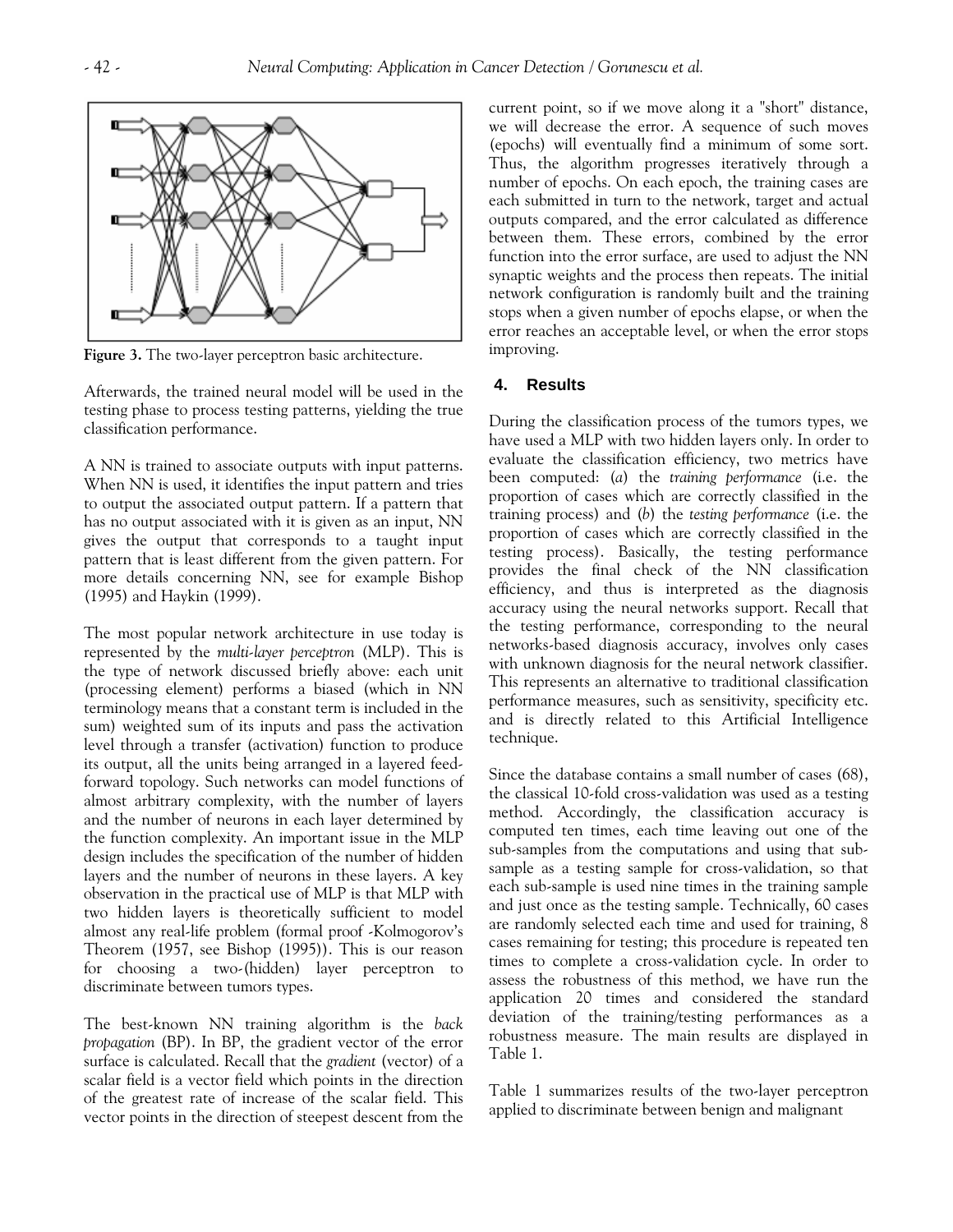**Table 1**. The two-layer MLP performance

| <b>There</b> If the two layer man performance |                                                             |                                           |
|-----------------------------------------------|-------------------------------------------------------------|-------------------------------------------|
|                                               | Average (Std. Dev.) Average (Std. Dev.) Average (Std. Dev.) |                                           |
| hidden neurons                                | training performance testing performance                    |                                           |
| 15(9)                                         |                                                             | 96% (2 perc.points.) 90% (5 perc. points) |
|                                               |                                                             |                                           |

tumors using digitalized EUSE sample movies. Firstly, notice that a testing performance of 90% on average has been obtained (90% of cases are correctly classified in the testing process), together with a high training performance equaling 96% on average (96% of cases are correctly classified in the training process). Thus, the neural networks-based diagnosis accuracy is 90% on previously unknown cases, proving a good potential for this methodology. Usually, the training performance is higher than the testing performance, since the latter concerns unknown cases. In this case, the two measures are close enough (difference of 6 percentage points only), indicating a low over-learning level, that is a balanced training/testing process. Moreover, the corresponding standard deviations equaling 2 and 5 percentage points respectively, indicate a high stability of the model, especially in the training case. Note that, as training progresses, the training error naturally drops; it is desirable that the testing error should decrease as well as the training error as training progresses. If the difference between the two errors increases too much, this indicates that the network is starting to over-learn the data and thus it is applicable to other datasets anymore.

Secondly, the mean number of hidden processing units (neurons) in the network equals 15, with a relative high standard deviation, equaling 9. This means that a twohidden layer MLP with 15 neurons on average is able to provide a 90% diagnosis accuracy. Moreover, it is possible to build a neural network model with 4 neurons only, that is a simple neural structure, and obtain a good enough accuracy. On the other hand, more than 24 neurons are not necessary to obtain a better classification. Thus, we can conclude that it is possible to have a relative simple network structure (i.e. a small number of hidden neurons), that is a fast NN with a very good performance (about 90%). Recall that an efficient neural computing solution to real-life problems implies the selection of the simplest NN architecture with high performance.

# **5. Conclusions**

Different types of elasticity imaging procedures have recently been described in the medical literature, with clinical applications already developed for the diagnosis of different types of cancer. The EUSE was reported to offer supplemental information that appears to obtain a better characterization of tissue and that might enhance conventional elasticity imaging procedures.

The methodology we have developed in this paper, based on processing EUSE digitalized sample movies of tumors, enables the exploration and analysis by automatic means of large quantities of data generated by both the process of image digitalization and the potentially large number of patients. This provides a method which is an alternative to traditional human-based techniques, and optimally predicts the presence or absence of cancer by using a noninvasive methodology.

The application of neural networks models in noninvasive cancer diagnosis, using EUSE sample movies, represents a promising complementary method, enhancing and supporting the differential diagnosis of benign and malignant tumors made by physicians, in real time and with a high degree of accuracy, compared to traditional methods, but much faster. Future work must compare the results obtained using the neural network methodology with other diagnostic methods. Moreover, a classification performance analysis based on ROC curves is also needed to complete the study.

Acknowledgements. We would like to thank Gabriel Lucian Popescu and Alexandru Iordache, from the IT Center, University of Medicine and Pharmacy of Craiova, Romania, for providing the data in digitalized form.

Correspondence: fgorun@rdslink.ro

# **REFERENCES**

- Bishop, C.M. 1995. *Neural networks for pattern recognition*. Oxford: University Press.
- Giovannini, M., Hookey, L., Bories E., Pesenti, C., Monges, G., and Delpero, J. 2006. *Endoscopic ultrasound elastography: the first step towards virtual biopsy? Preliminary results in 49 patients. Endoscopy* 38(4): 344- 348.
- Gorunescu, F. 2007. Data mining techniques in computeraided diagnosis: non-invasive cancer detection (invited paper), Proceedings 4<sup>th</sup> International Conference on *Computer, Electrical, and Systems Science, and Engineering* (CESSE 2007 -Venice, Italy, November 23-25). Vol. 25 (in press).
- Haykin, S. 1999. *Neural Networks*. Prentice Hall International.
- Saftoiu, A., Vilmann, P., Hassan, H., Gorunescu, F. 2006. Analysis of endoscopic ultrasound elastography used for characterization and differentiation of benign and malignant lymph nodes. *Ultraschall in der Medizin-European Journal of Ultrasound* 27: 535-42.
- Saftoiu, A., Vilmann, P., Ciurea, T., Popescu, G. L., Iordache, A., Hassan, H., Gorunescu, F., and Iordache,